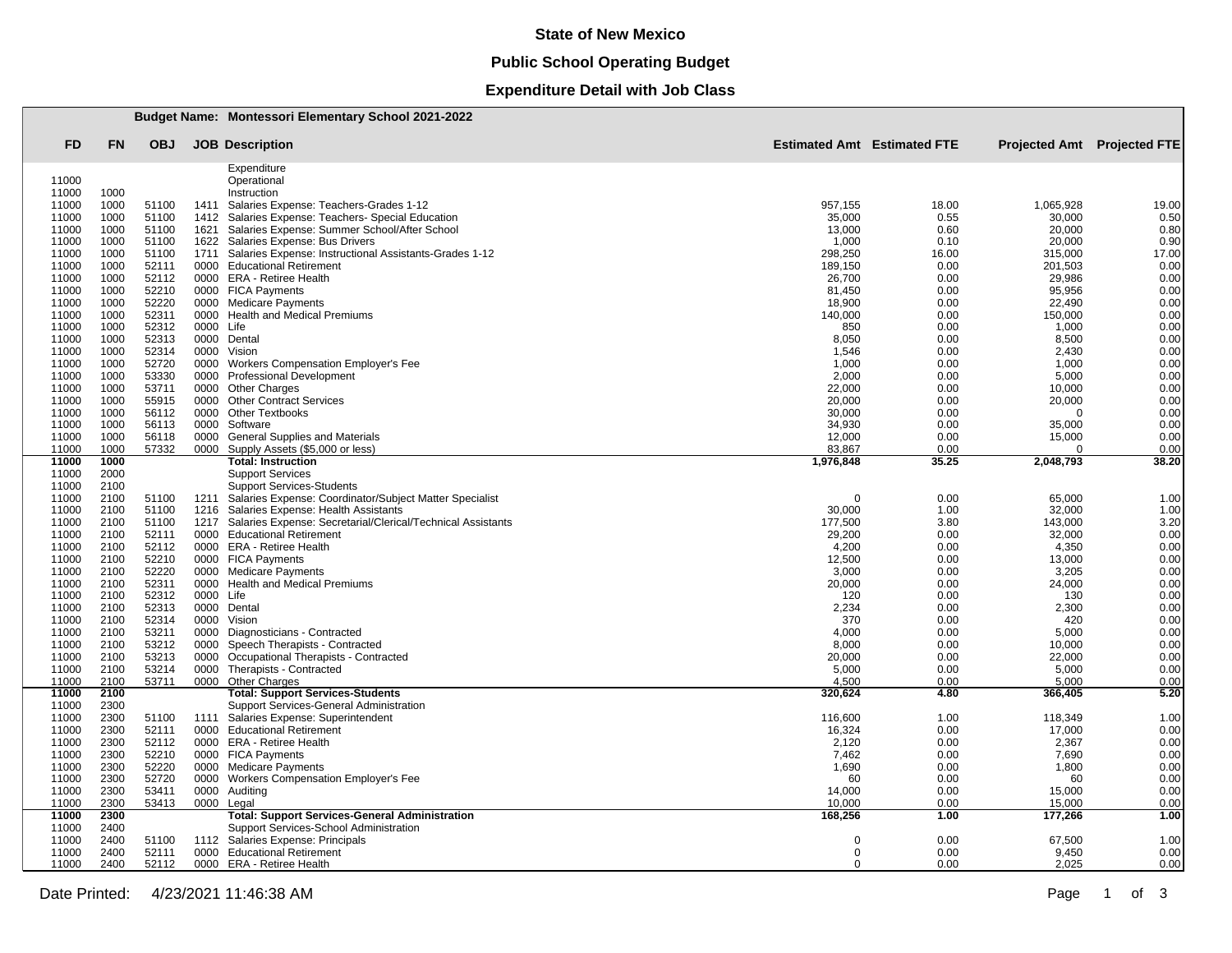### **State of New Mexico**

# **Public School Operating Budget**

## **Expenditure Detail with Job Class**

|                |              |                |           | <b>Budget Name: Montessori Elementary School 2021-2022</b>                     |                            |                                    |                                    |              |
|----------------|--------------|----------------|-----------|--------------------------------------------------------------------------------|----------------------------|------------------------------------|------------------------------------|--------------|
| FD             | <b>FN</b>    | <b>OBJ</b>     |           | <b>JOB</b> Description                                                         |                            | <b>Estimated Amt</b> Estimated FTE | <b>Projected Amt</b> Projected FTE |              |
| 11000          | 2400         | 52210          |           | 0000 FICA Payments                                                             | $\Omega$                   | 0.00                               | 4,050                              | 0.00         |
| 11000<br>11000 | 2400<br>2400 | 52220          |           | 0000 Medicare Payments<br><b>Total: Support Services-School Administration</b> | $\Omega$<br>$\overline{0}$ | 0.00<br>0.00                       | 1,013<br>84,038                    | 0.00<br>1.00 |
| 11000          | 2500         |                |           | <b>Central Services</b>                                                        |                            |                                    |                                    |              |
| 11000          | 2500         | 51100          |           | 1115 Salaries Expense: Assoc. Supt.-Fin./Bus. Mgr.                             | 93,280                     | 0.80                               | 94,679                             | 0.80         |
| 11000          | 2500         | 52111          |           | 0000 Educational Retirement                                                    | 12,500                     | 0.00                               | 13,356                             | 0.00         |
| 11000          | 2500         | 52112          |           | 0000 ERA - Retiree Health                                                      | 2,400                      | 0.00                               | 2,862                              | 0.00         |
| 11000          | 2500         | 52210          |           | 0000 FICA Payments                                                             | 5,500                      | 0.00                               | 5,724                              | 0.00         |
| 11000          | 2500         | 52220          |           | 0000 Medicare Payments                                                         | 1,350                      | 0.00                               | 1,430                              | 0.00         |
| 11000          | 2500         | 52311          |           | 0000 Health and Medical Premiums                                               | 12,000                     | 0.00                               | 13,000                             | 0.00         |
| 11000          | 2500         | 52312          | 0000 Life |                                                                                | 20                         | 0.00                               | 20                                 | 0.00         |
| 11000<br>11000 | 2500<br>2500 | 52313<br>52314 |           | 0000 Dental<br>0000 Vision                                                     | 500<br>100                 | 0.00<br>0.00                       | 500<br>100                         | 0.00<br>0.00 |
| 11000          | 2500         | 52720          |           | 0000 Workers Compensation Employer's Fee                                       | 20                         | 0.00                               | 20                                 | 0.00         |
| 11000          | 2500         | 56113          |           | 0000 Software                                                                  | 21.000                     | 0.00                               | 21.000                             | 0.00         |
| 11000          | 2500         |                |           | <b>Total: Central Services</b>                                                 | 148,670                    | 0.80                               | 152,691                            | 0.80         |
| 11000          | 2600         |                |           | Operation & Maintenance of Plant                                               |                            |                                    |                                    |              |
| 11000          | 2600         | 51100          |           | 1615 Salaries Expense: Custodial                                               | 11,538                     | 1.00                               | 30,450                             | 1.00         |
| 11000          | 2600         | 52111          |           | 0000 Educational Retirement                                                    | 1,632                      | 0.00                               | 4,263                              | 0.00         |
| 11000          | 2600         | 52112          |           | 0000 ERA - Retiree Health                                                      | 230                        | 0.00                               | 914                                | 0.00         |
| 11000          | 2600         | 52210          |           | 0000 FICA Payments                                                             | 715                        | 0.00                               | 1,949                              | 0.00         |
| 11000          | 2600         | 52220          |           | 0000 Medicare Payments                                                         | 167                        | 0.00                               | 457                                | 0.00         |
| 11000          | 2600         | 54311          |           | 0000 Maintenance & Repair - Furniture/Fixtures/Equipment                       | 1,000                      | 0.00                               | 2,000                              | 0.00         |
| 11000          | 2600         | 54312          |           | 0000 Maintenance & Repair - Buildings and Grounds                              | 9,000                      | 0.00                               | 10,000                             | 0.00         |
| 11000          | 2600<br>2600 | 54313<br>54411 |           | 0000 Maintenance & Repair - Vehicles                                           | 1,000<br>30,000            | 0.00                               | 1,000                              | 0.00<br>0.00 |
| 11000<br>11000 | 2600         | 54412          |           | 0000 Electricity<br>0000 Natural Gas (Buildings)                               | 10,000                     | 0.00<br>0.00                       | 30,000<br>10,000                   | 0.00         |
| 11000          | 2600         | 54415          |           | 0000 Water/Sewage                                                              | 15,000                     | 0.00                               | 16,000                             | 0.00         |
| 11000          | 2600         | 54416          | 0000      | <b>Communication Services</b>                                                  | 40,500                     | 0.00                               | 30,000                             | 0.00         |
| 11000          | 2600         | 54610          | 0000      | Rental - Land and Buildings                                                    | 380,000                    | 0.00                               | 390,000                            | 0.00         |
| 11000          | 2600         | 55200          | 0000      | Property/Liability Insurance                                                   | 72.806                     | 0.00                               | 73.000                             | 0.00         |
| 11000          | 2600         |                |           | <b>Total: Operation &amp; Maintenance of Plant</b>                             | 573,588                    | 1.00                               | 600,033                            | 1.00         |
| 11000          | 2000         |                |           | <b>Total: Support Services</b>                                                 | 1,211,138                  | 7.60                               | 1,380,433                          | 9.00         |
| 11000          |              |                |           | <b>Total: Operational</b>                                                      | 3,187,986                  | 42.85                              | 3,429,226                          | 47.20        |
| 23000          |              |                |           | Non-Instructional Support                                                      |                            |                                    |                                    |              |
| 23000          | 1000         |                |           | Instruction                                                                    |                            |                                    |                                    |              |
| 23000          | 1000         | 53711          | 0000      | Other Charges                                                                  | 37.274                     | 0.00                               | 90.000                             | 0.00         |
| 23000          | 1000         |                |           | <b>Total: Instruction</b>                                                      | 37,274                     | 0.00                               | 90,000                             | 0.00         |
| 23000<br>31200 |              |                |           | <b>Total: Non-Instructional Support</b><br>Public School Capital Outlay        | 37,274                     | 0.00                               | 90,000                             | 0.00         |
| 31200          | 4000         |                |           | Capital Outlay                                                                 |                            |                                    |                                    |              |
| 31200          | 4000         | 54610          |           | 0000 Rental - Land and Buildings                                               | 320,587                    | 0.00                               | $\mathbf 0$                        | 0.00         |
| 31200          | 4000         |                |           | <b>Total: Capital Outlay</b>                                                   | 320,587                    | 0.00                               | $\overline{\mathbf{0}}$            | 0.00         |
| 31200          |              |                |           | <b>Total: Public School Capital Outlay</b>                                     | 320,587                    | 0.00                               | $\Omega$                           | 0.00         |
| 31600          |              |                |           | Capital Improvements HB-33                                                     |                            |                                    |                                    |              |
| 31600          | 4000         |                |           | Capital Outlay                                                                 |                            |                                    |                                    |              |
| 31600          | 4000         | 54311          |           | 0000 Maintenance & Repair - Furniture/Fixtures/Equipment                       | 5.000                      | 0.00                               | 10,000                             | 0.00         |
| 31600          | 4000         | 54312          |           | 0000 Maintenance & Repair - Buildings and Grounds                              | 45,000                     | 0.00                               | 50,000                             | 0.00         |
| 31600          | 4000         | 57331          |           | 0000 Fixed Assets (more than \$5,000)                                          | $\Omega$                   | 0.00                               | 1,867,830                          | 0.00         |
| 31600          | 4000         | 57332          |           | 0000 Supply Assets (\$5,000 or less)                                           | 50.000                     | 0.00                               | 50.000                             | 0.00         |
| 31600          | 4000         |                |           | <b>Total: Capital Outlay</b>                                                   | 100,000                    | 0.00                               | 1,977,830                          | 0.00         |
| 31600<br>31701 |              |                |           | Total: Capital Improvements HB-33<br>Capital Improvements SB-9 Local           | 100,000                    | 0.00                               | 1,977,830                          | 0.00         |
| 31701          | 4000         |                |           | Capital Outlay                                                                 |                            |                                    |                                    |              |
| 31701          | 4000         | 54315          |           | 0000 Maintenance & Repair - Bldgs/Grnds/Equipment (SB-9)                       | 40,000                     | 0.00                               | 50,000                             | 0.00         |
| 31701          | 4000         | 56118          |           | 0000 General Supplies and Materials                                            | 6,000                      | 0.00                               | 6,000                              | 0.00         |
| 31701          | 4000         | 57331          |           | 0000 Fixed Assets (more than \$5,000)                                          | 6,000                      | 0.00                               | 86,662                             | 0.00         |
| 31701          | 4000         | 57332          |           | 0000 Supply Assets (\$5,000 or less)                                           | 90,000                     | 0.00                               | 30,000                             | 0.00         |